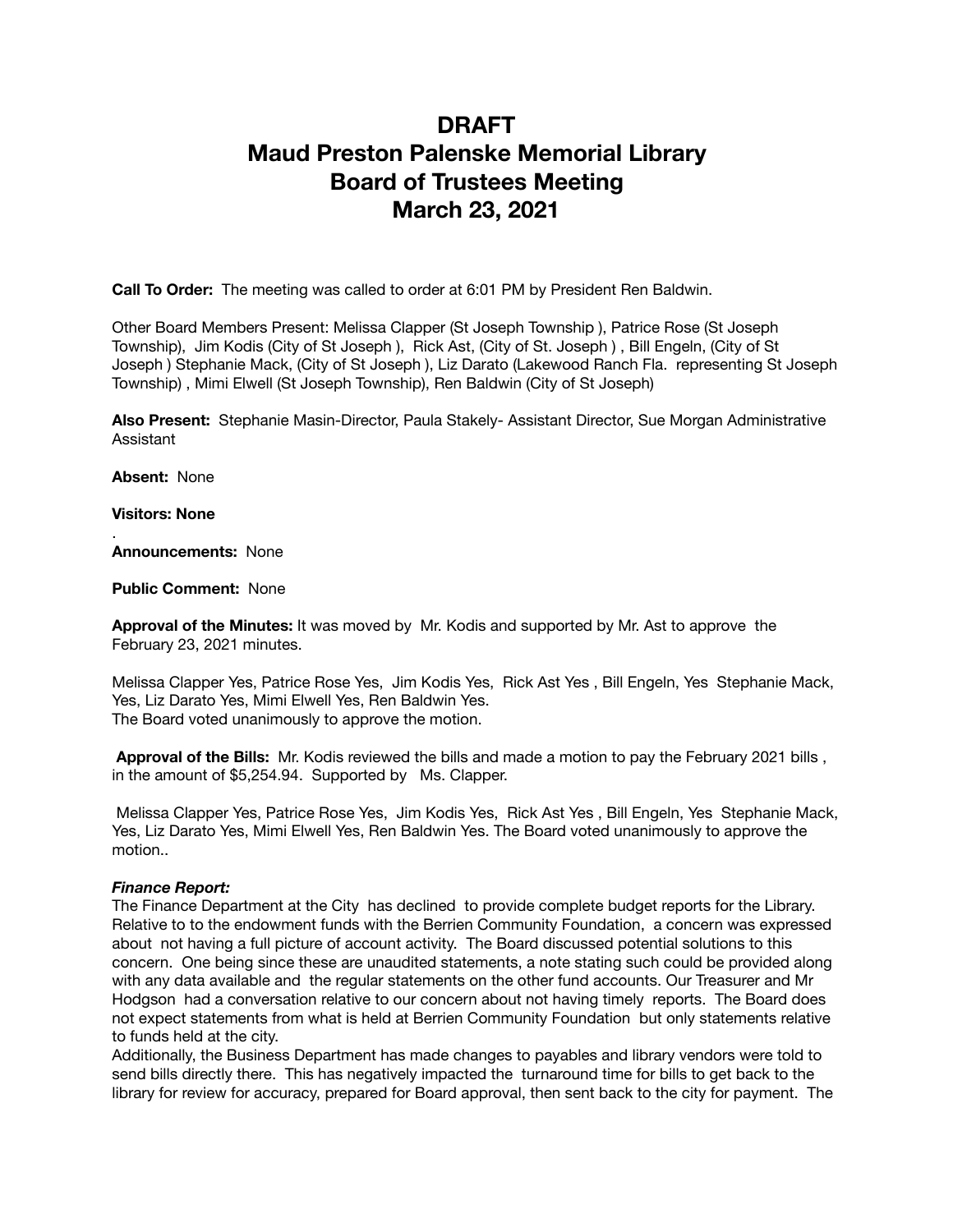library bills are now not being paid timely and vendors have been calling with concerns. The Board does not feel the Library should be responsible for any late fees incurred due to this procedural change. Bills etc. going to the business office will now need to be date/time stamped when they are sent over.

The Board discussed options that might be best for accounting and reporting the endowment fund, now invested with the Berrien Community Foundation, and the subsequent interest on those investments. Mr. Kodis noted that we will want to account for this on financial documents the city presents to the auditors. An example would be for the city to grant/create an account or sub account, or a separate line account, specified for endowment growth and use fund. Endowed funds would not be used for the day to day business transactions of the library.

Additionally, the Board needs to have clear accounting information with regard to the utilities and city so we may track the savings that come from improvement in utilities. as this is part of our agreement with ABM. Mr. Kodis and Ms. Masin will try to work with the City on a solutions and get a recommendation to the Board at our next meeting.

Mr. Kodis made a motion to approve the Financial Report as received. Supported by Mr. Ast.

 Melissa Clapper Yes, Patrice Rose Yes, Jim Kodis Yes, Rick Ast Yes , Bill Engeln, Yes Stephanie Mack, Yes, Liz Darato Yes, Mimi Elwell Yes, Ren Baldwin Yes. The Board voted unanimously to approve the motion.

#### **Old Business: None**

#### **New Business:**

Ms. Masin prepared and presented a Budget Draft - EOY 20-21and NS FY 21-22 . She noted he draft budget for next year has a negative balance. Also, that this year will be +\$40,000 at year end, some of which are the Fellund funds, but could be used next year to offset the deficit. She pointed out the Penal Fines are way, way down. She proposed the Board consider using the overage for this year for the Capital Fund next year. The budget will be voted on next month.

Relative to Negotiations the Union agreed to an extension for one year,.

 A few months ago the Board agreed to not have the city automatically roll any Certificates of Deposits over automatically, without the Board being able to explore other investments option/rates. A motion was made by Mr. Kodis to authorize Ms. Masin to explore the potential of investing in Money Markets, compare among Money Market and Certificate of Deposit rates and then confer with President Baldwin and Treasurer Kodis relative to choosing the best option for the investment coming due, and make the decision where best to transfer the maturing CD. Supported by Ms. Elwell.

 Melissa Clapper Yes, Patrice Rose Yes, Jim Kodis Yes, Rick Ast Yes , Bill Engeln, Yes Stephanie Mack, Yes, Liz Darato Yes, Mimi Elwell Yes, Ren Baldwin Yes. The Board voted unanimously to approve the motion.

The Board voted unanimously to approve the motion.

## **Director 's Report:**

 The library opened for interior services the beginning of March with masks and social distancing. The library can now have up to 50% capacity in the building at a time and 25 people in a space with social distancing. The Open Meetings Act will expire at months end. The Health Department is working on emergency orders to extend the OMA and to continue to encourage groups to utilize virtual meetings. Summer program planning continues with the addition of a Fire Eater and a Maker Faire. Ms. Masin is working with other municipal entities to develop a program that will tie into a WNIT documentary highlighting the history and impact of the St Joseph River to be viewed the same day in all communities